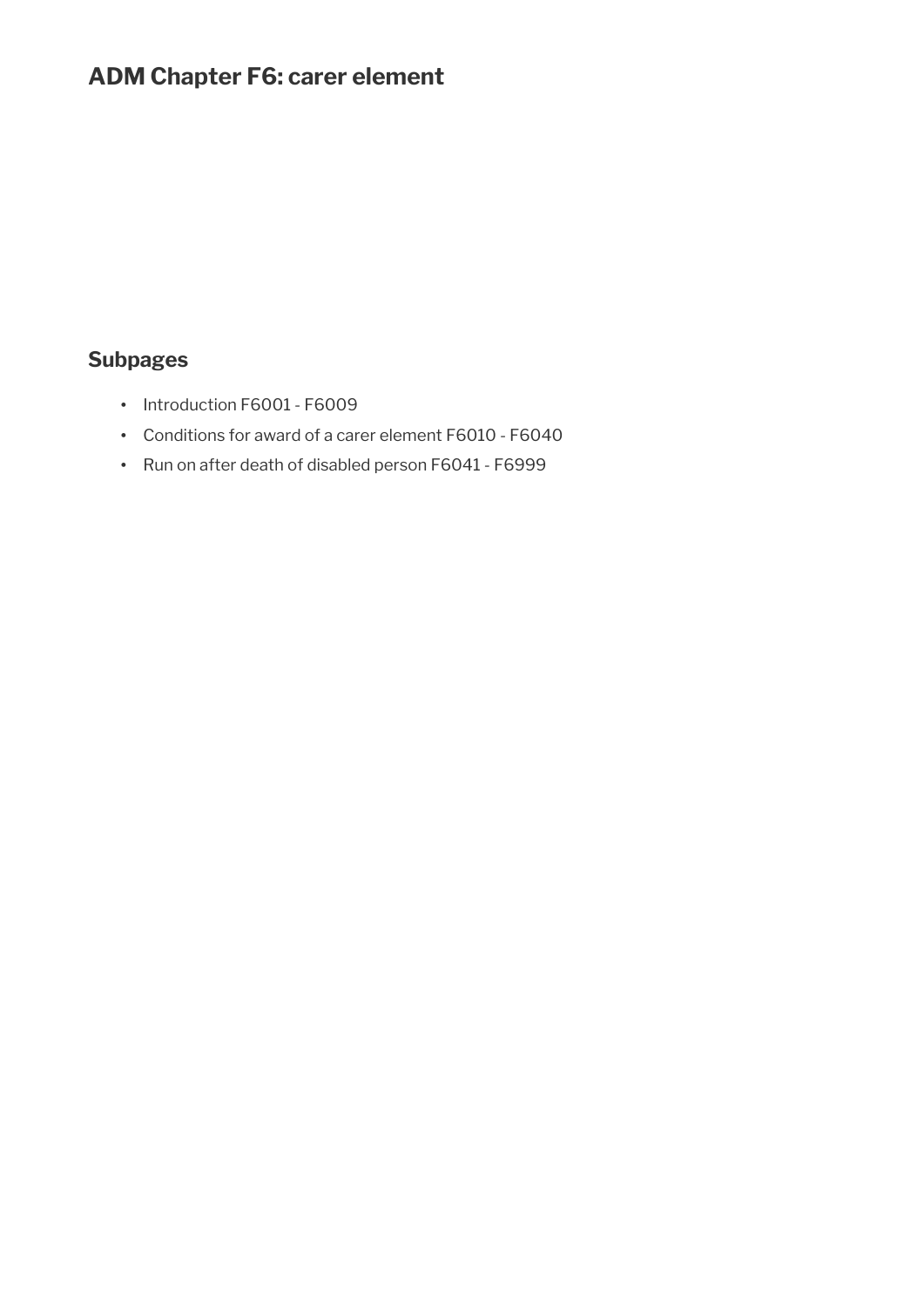# **Introduction F6001 - F6009**

# **Introduction**

F6001 The maximum amount of UC will include a carer element for each eligible adult claimant in the benefit unit who has regular and substantial caring responsibilities for a severely disabled person $^{\rm 1}$ .

1 WR Act 12, s12(2)(c)

F6002 The carer element is paid at one rate. If the conditions for a carer element are met, the carer element, at £150.39 per month, should be included in the claimant's maximum amount $^1$  of UC.

1 WR Act 12, s 8

F6003 – F6009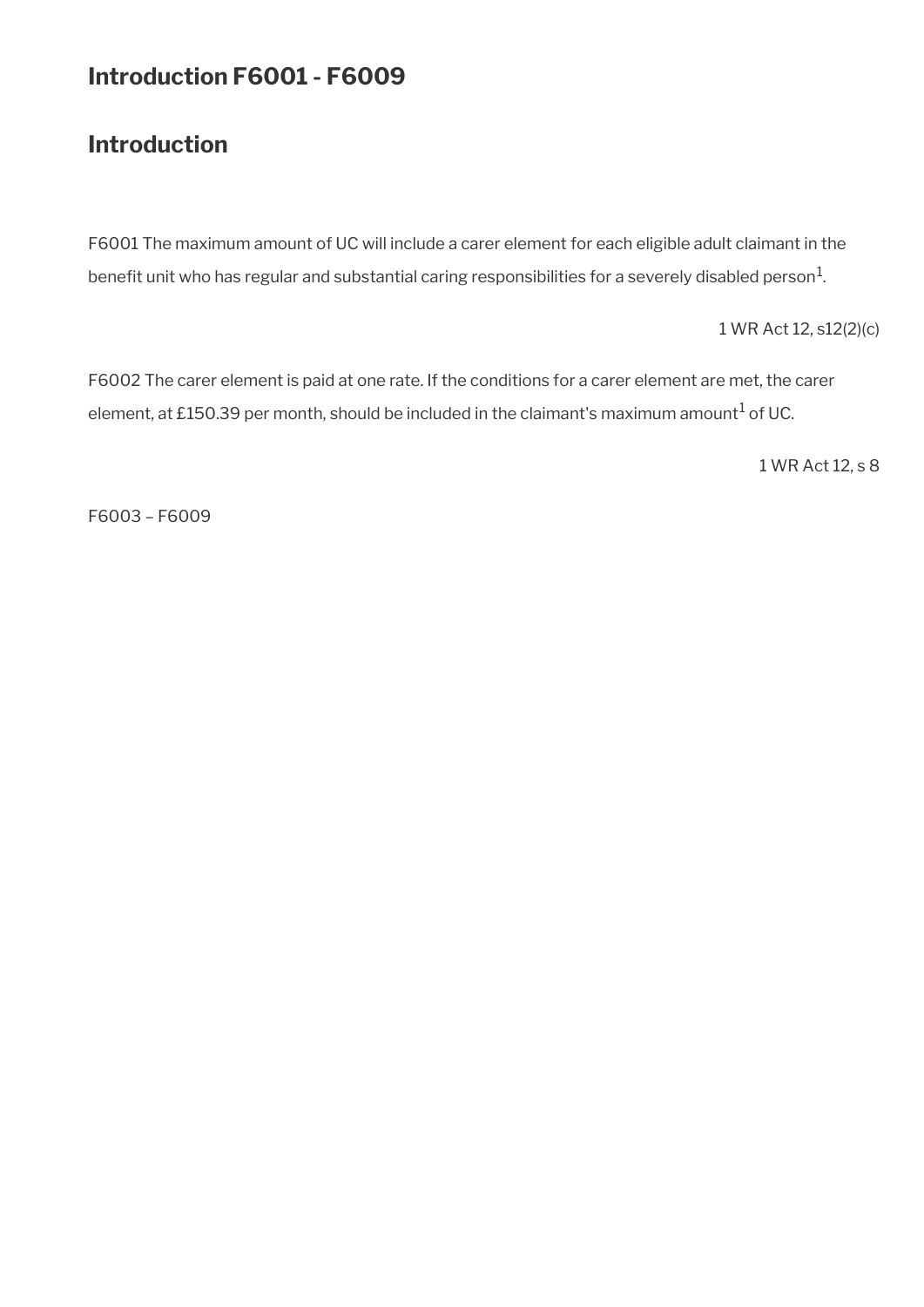# **Conditions for award of a carer element F6010 - F6040**

[Regular and substantial caring responsibilities](#page-2-0) F6010 - F6023

[Breaks in regular and substantial caring](#page-4-2) F6024

[Temporary hospital breaks](#page-4-1) F6025 - F6030

[Caring responsibilities – joint claimants F](#page-4-0)6031

[Two or more carers for the same person](#page-5-0) F6032 - F6033

[Entitled to a carer element and LCW or LCWRA element](#page-6-0) F6034 - F6040

## <span id="page-2-0"></span>**Regular and substantial caring responsibilities**

F6010 To qualify for an award of a carer element, the claimant must have regular and substantial caring responsibilities for a severely disabled person1. .

1 WR Act, s 12(2)(c); UC Regs, reg 29(1)

F6011 A UC claimant will have regular and substantial caring responsibilities for a severely disabled person<sup>1</sup> where they

**1.** satisfy the conditions of entitlement to CA2 (see F6013) or

**2.** would satisfy the conditions of entitlement to CA if their earnings did not exceed the prescribed limit for CA3. This means that a UC claimant will qualify for the carer element irrespective of their earnings, provided they satisfy the other conditions of entitlement for CA (see the Note to F6013).

1 UC Regs, reg 30(1); 2 SS CB Act 92, s 70; 3 s 70(1)(b)

### **No claim for CA necessary**

F6012 The test at F6011 can be satisfied whether or not the claimant has made a claim for CA $^{\rm 1}$ . Where no claim for CA has been made, the UC DM will have to consider whether the claimant could satisfy the conditions for entitlement to CA.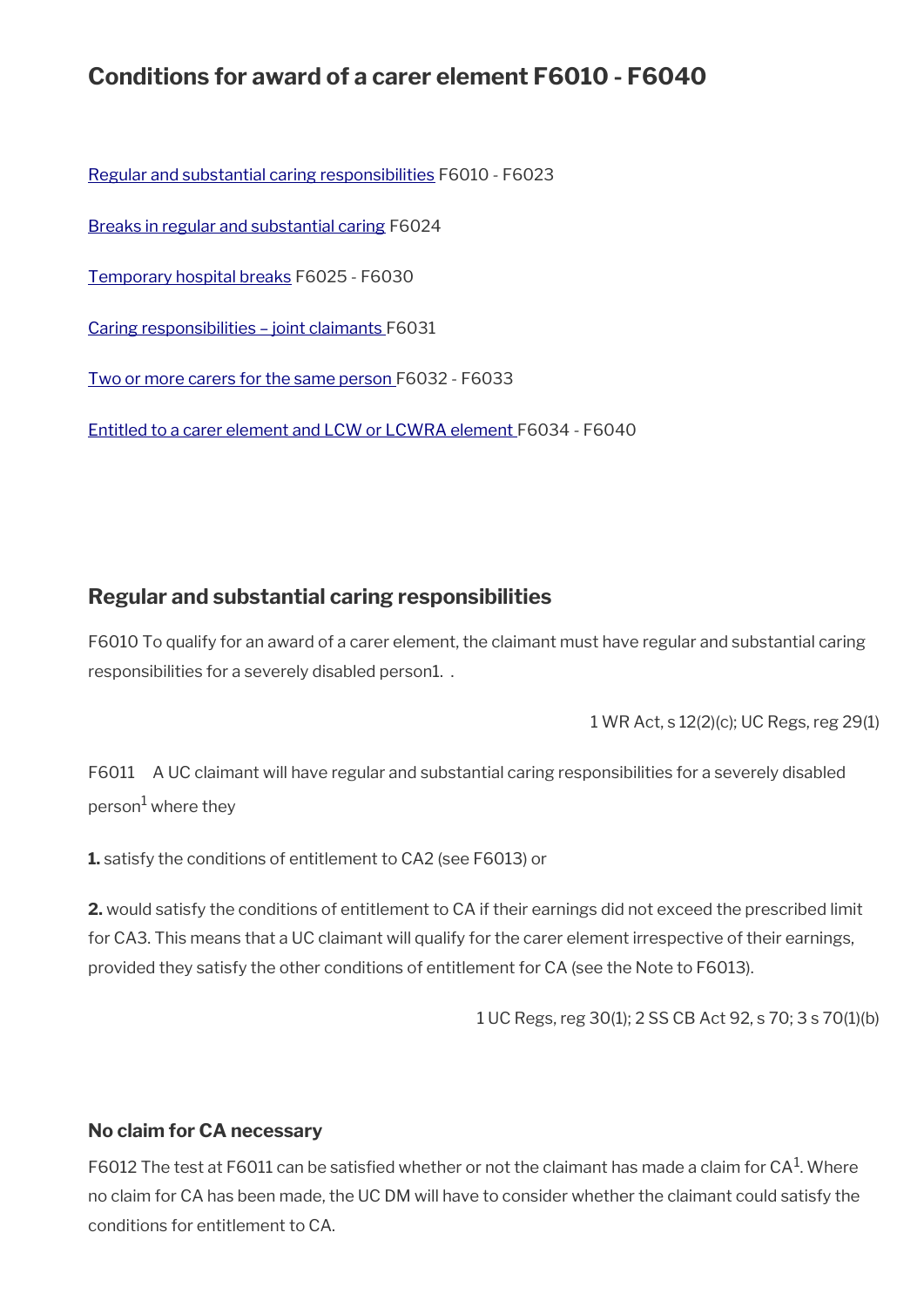#### **Example**

Tim receives the middle rate care component of DLA and confirmed that he is cared for by Mary, who is on UC, for at least 35 hours per week. Mary has not made a claim to CA but still receives the carer element as part of her UC award.

#### **Conditions of entitlement to CA**

F6013 The conditions for entitlement to CA are that

**1.** the claimant is engaged in caring for a severely disabled person for any day (see DMG 60033 - 60042). A severely disabled person is a person to whom one of the benefts listed in DMG 60033 is payable and

**2.** the claimant is regularly and substantially engaged in caring for that person for at least 35 hours a week (see DMG 60035 - 60042) and

**3.** the claimant is not gainfully employed (see DMG 60051 - 60052) - but see the Note below for the UC carer element and

**4.** the claimant is aged 16 or over (see DMG 60058) and

**5.** the claimant is not in FTE (see DMG 60068 - 60081) and

**6.** the claimant satisfies prescribed conditions of residence or presence in GB (see DMG Chapter 07 Part 2) and

**7.** no one else is already entitled to CA for that severely disabled person.

**Note:** The condition in **3.** does not need to be satisfed for a claimant to qualify for the UC carer element. A UC claimant will qualify for the carer element if the conditions in **1.** and **2.** and **4.** to **7.** are satisfed. UC DMs therefore do not need to consider the amount of the claimant's earnings when considering entitlement to the carer element (but see F6014).

#### **Earned income from caring**

F6014 A claimant is not entitled to a carer element where they derive earned income from their caring responsibilites1. See ADM chapter H3 and H4 for the meaning of earned income.

1 UC Regs, reg 30(3)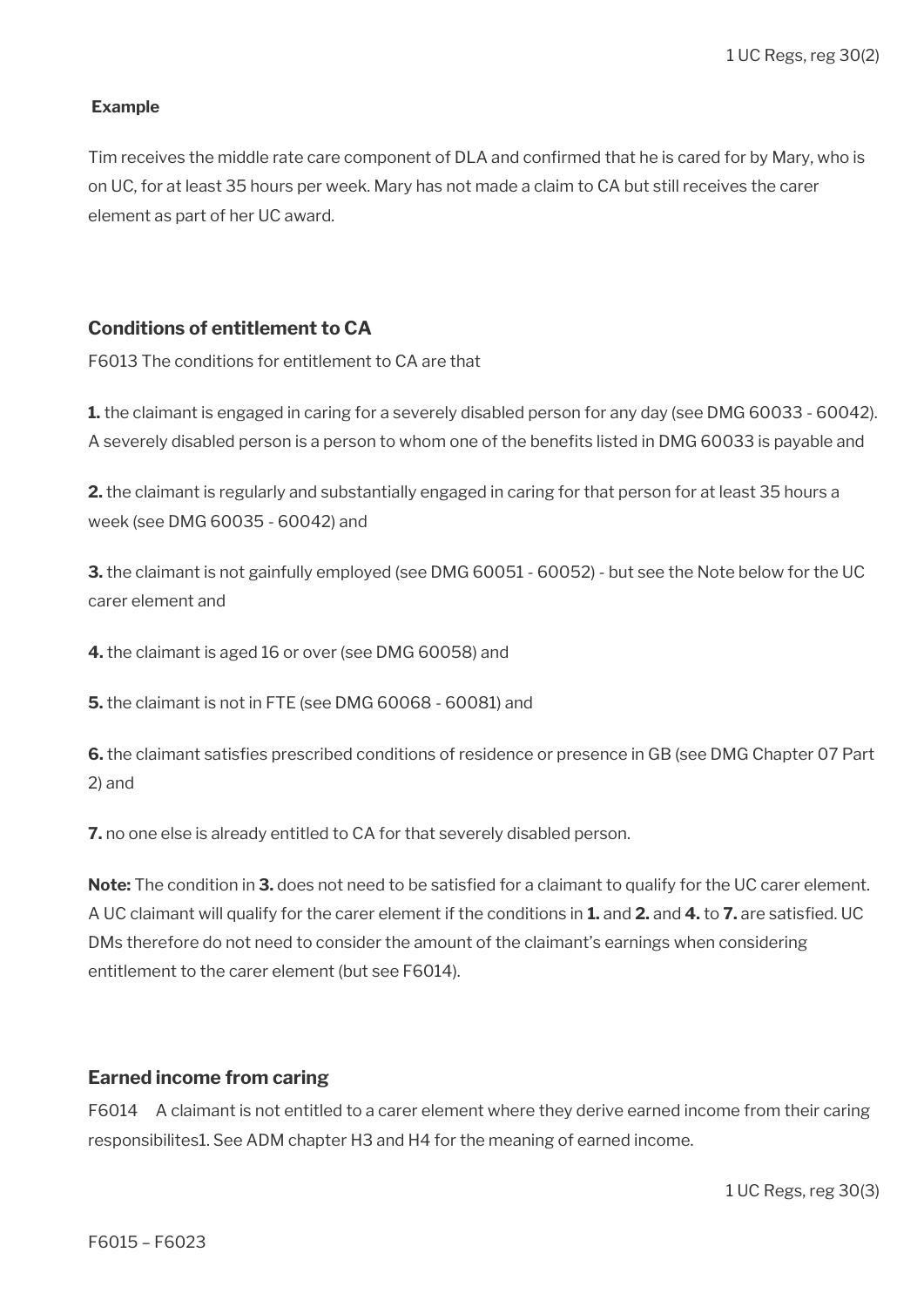## <span id="page-4-2"></span>**Breaks in regular and substantial caring**

F6024 A temporary break or series of temporary breaks in care may be ignored in certain circumstances, enabling a person who does not satisfy the "caring condition" at F6013.1 to be treated as satisfying that condition. DMG 60045 provides guidance on the circumstances where temporary breaks still amount to regular and substantial caring.

# <span id="page-4-1"></span>**Temporary hospital breaks**

F6025 If there is a break in caring because the severely disabled person is in hospital, entitlement to the carer element will continue in the circumstances described in DMG 60050.

F6026 – F6030

# <span id="page-4-0"></span>**Caring responsibilities – joint claimants**

F6031 Where the conditions for the award of a carer element are met by both joint claimants, then a carer element for each of them should be included in their maximum amount<sup>1,</sup> but only if they are not caring for the same severely disabled person.

**Note:** It is possible that both members of a couple are severely disabled themselves and each one meets the criteria set out in F6011 for the care they provide for the other or another severely disabled person. In such a case a carer element should be included for each of them.

1 UC Regs, reg 29(2)

## **Example**

Max lives with his wife Amy and they are both entitled to CA. They each satisfy the conditions for the award of a carer element. At the time of the UC claim the standard allowance is £493.95 pcm and the rate of carer element is £148.61 pcm. Their maximum amount is £791.17 pcm (£493.95 + £148.61 + £148.61).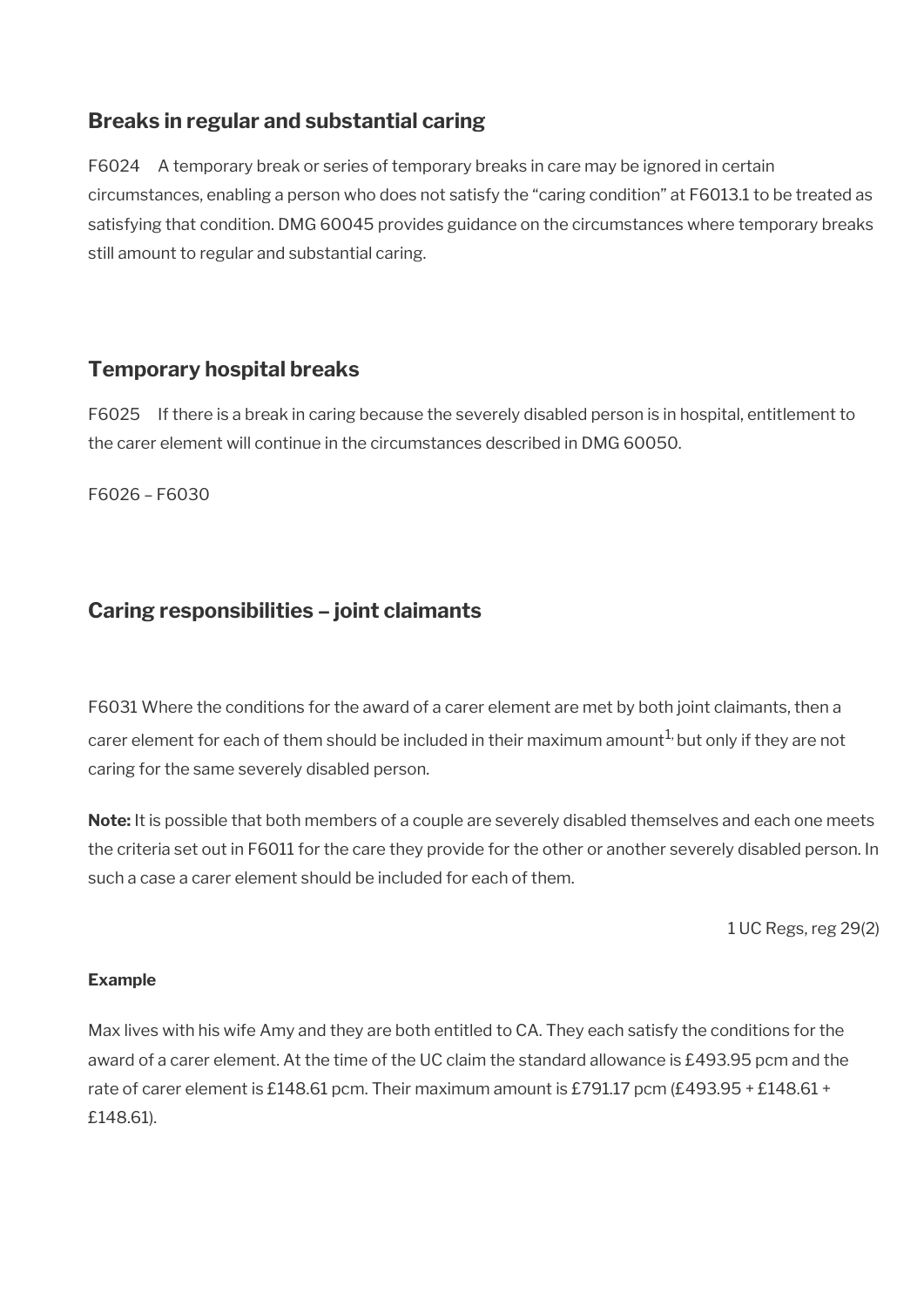## <span id="page-5-0"></span>**Two or more carers for the same person**

F6032 Where two or more people are regularly and substantially caring for the same severely disabled person, only one of them will be entitled to have the carer element included in the UC award. It will be up to them to choose and elect who will be entitled to the carer element. If there is no joint election the Secretary of State should decide who should have entitlement to the carer element<sup>1</sup>

1 UC Regs, reg 29(3)

#### **Example 1**

Max lives with his wife Amy and they are both providing regular and substantial care for Amy's mother. They would each satisfy the conditions for the award of a carer element. However as the care they provide is for the same severely disabled person only one of them can qualify for a carer element. The couple elect that Amy should have entitlement to the carer element.

### **Example 2**

Bill and Ted are brothers who both provide care for their father George. Bill is in receipt of UC and provides regular and substantial care for his father. Ted also provides regular and substantial care for George, he does not get UC, and neither brother is in receipt of CA for caring for George. As Bill and Ted both provide the relevant care they have to elect who should have entitlement to the carer element. They decide that as Bill is in receipt of UC he would benefit most from receipt of the extra allowance and they nominate Bill to receive the carer element.

Subsequently Ted is awarded CA , the consequence of this award means Bill cannot be regularly and substantially caring for George and the carer element is withdrawn from his UC entitlement (to be regularly and substantially caring Bill has to satisfy the CoE for CA and he cannot do that where CA is awarded to somebody else).

## **No election as to who is entitled to the carer element**

F6033 Where the relevant people have failed to make an election as to who should receive the carer element the DM will have to make the determination by having regard to all the circumstances. DMs could consider, when deciding who should receive the carer element,

- **1.** Which carer made the first claim?
- **2.** Has the original carer relinquished payment to CA?
- **3.** Does the disabled person live with one of the carers but not the other?
- **4.** Are the two carers married/partners but living apart and disputing the care?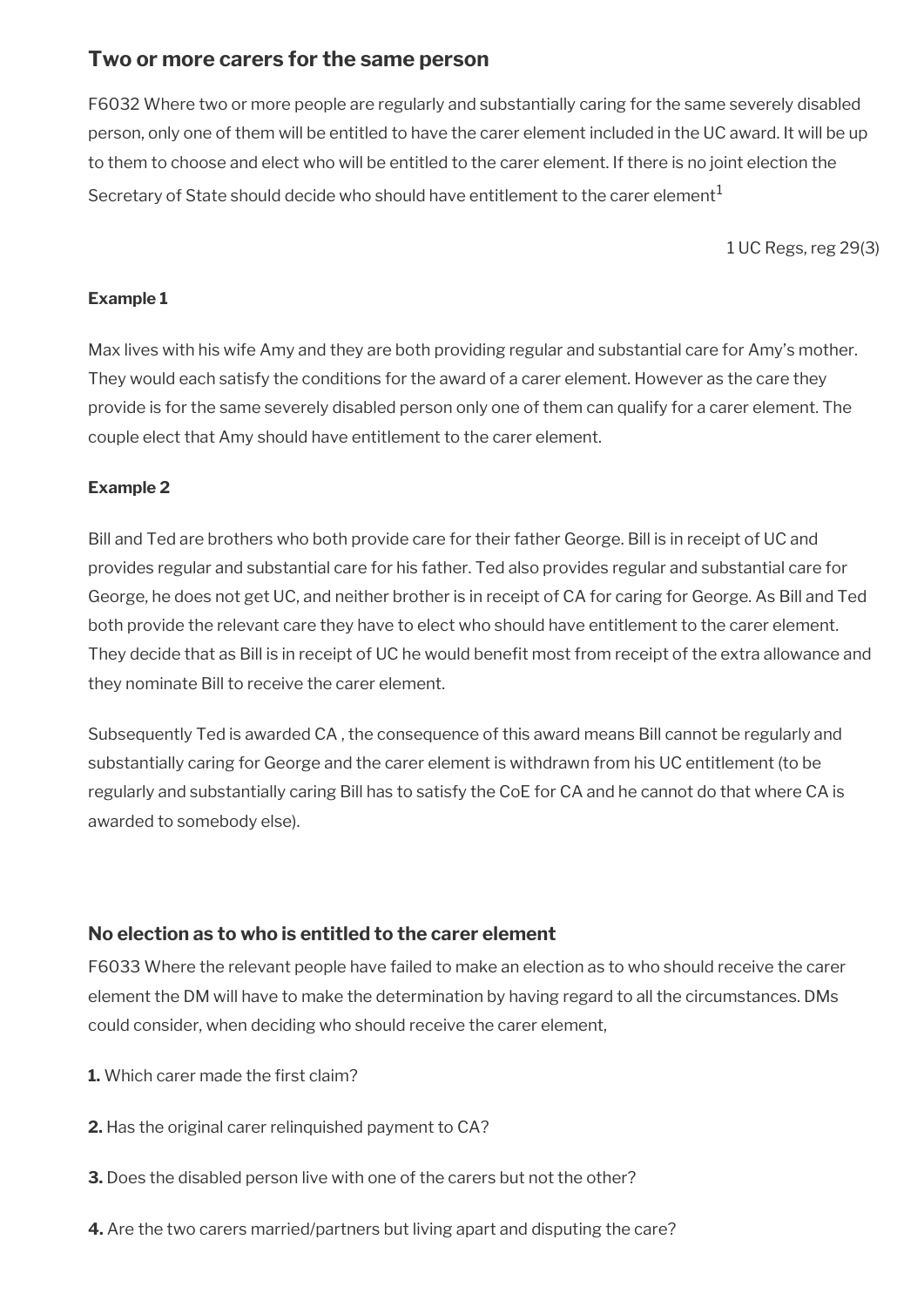- **5.** If the disabled person is a child, which one of the carers receives the child benefit?
- **6.** Will the DM decision adversely affect one carer's fnancial position more than the other?
- **7.** Could more info be obtained by arranging for a VO to see both carers individually?

## <span id="page-6-0"></span>**Entitled to a carer element and LCW or LCWRA element**

### **One claimant entitled to both**

F6034 Where a claimant would qualify for

**1.** the carer element **and**

**2.** the LCWRA element

only one of those elements may be included in the award.

**Note:** From 3.4.17 where it is determined that a UC claimant has, or is treated as having, LCW, their award cannot include the LCW element $^1$ . But see the Appendix to ADM Chapter F5 (The LCWRA element) for exceptions where the removal of the LCW element does not apply.

F6035 The element to be included is the LCWRA element if the claimant qualifies for it or, if not, the carer element $^{\rm 1}$ . See ADM Chapter F5 for guidance on the LCWRA element.

1 UC Regs, reg 29(4)

#### **Example**

Joe and Helen are entitled to UC. Joe cares for their severely disabled son Sean and in doing so would qualify for the carer element. Joe also has LCWRA. Joe and Helen's award of UC includes the LCWRA element but not the carer element.

### **Joint claimants each entitled**

F6036 Where each of a joint claim couple qualifies for a different element, either

- **1.** the carer element **or**
- **2.** the LCWRA element

then both of those elements may be included in the award.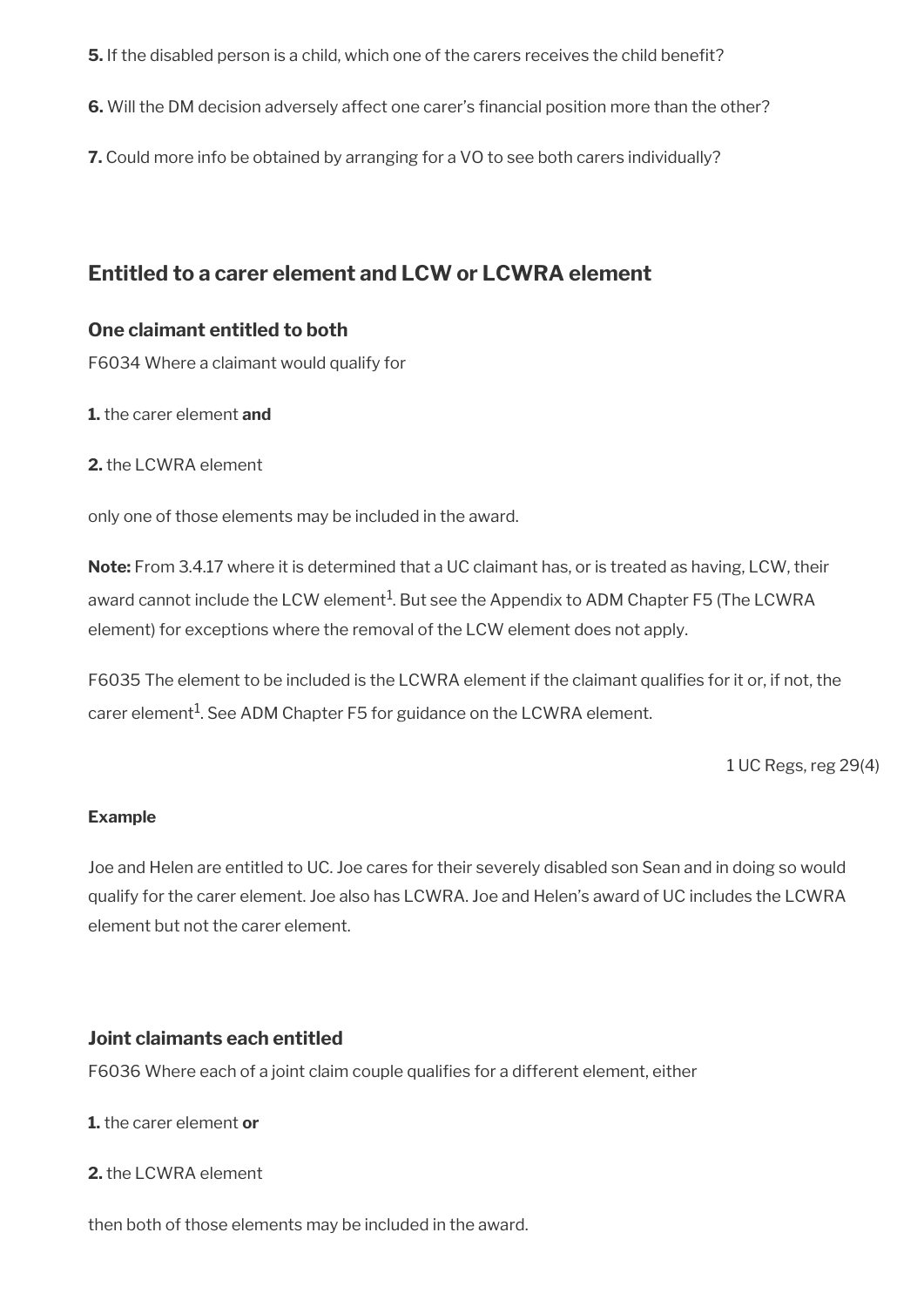### **Example**

Joe and Helen are entitled to UC. Helen cares for their severely disabled son Sean and in doing so would qualify for the carer element. Joe has LCWRA. Joe and Helen's award of UC includes the LCWRA element and the carer element.

F6037 The table below gives details of which additional amount or amounts can be paid in situations where there are combinations of the additional amounts. This includes single claims (claimant 1) or joint claims (claimant 1 and 2)

| <b>Additional</b><br>amount awarded |              | <b>Additional</b><br>amount awarded |             | Additional amount to Additional amount to     |              |
|-------------------------------------|--------------|-------------------------------------|-------------|-----------------------------------------------|--------------|
| to                                  | and          | to                                  | and         | be paid to Claimant $1$ be paid to Claimant 2 |              |
| <b>Claimant 1</b>                   |              | <b>Claimant 2</b>                   |             |                                               |              |
| Carer                               |              |                                     |             | Carer                                         |              |
| <b>LCWRA</b>                        |              |                                     |             | <b>LCWRA</b>                                  |              |
| Carer                               | <b>LCWRA</b> |                                     |             | <b>LCWRA</b>                                  |              |
| Carer                               |              | Carer                               |             | Carer                                         | Carer        |
| LCWRA                               |              | <b>LCWRA</b>                        |             | <b>LCWRA</b>                                  |              |
|                                     |              | Carer                               |             |                                               | Carer        |
| Carer                               |              | <b>LCWRA</b>                        |             | Carer                                         | <b>LCWRA</b> |
|                                     |              | <b>LCWRA</b>                        |             |                                               | <b>LCWRA</b> |
| Carer                               |              |                                     |             | Carer                                         |              |
| Carer                               | LCWRA Carer  |                                     |             | <b>LCWRA</b>                                  | Carer        |
| Carer                               |              | LCWRA LCWRA                         |             | Carer                                         | LCWRA        |
| Carer                               |              | Carer                               | LCWRA Carer |                                               | <b>LCWRA</b> |
| Carer                               | LCWRA Carer  |                                     | LCWRA Carer |                                               | <b>LCWRA</b> |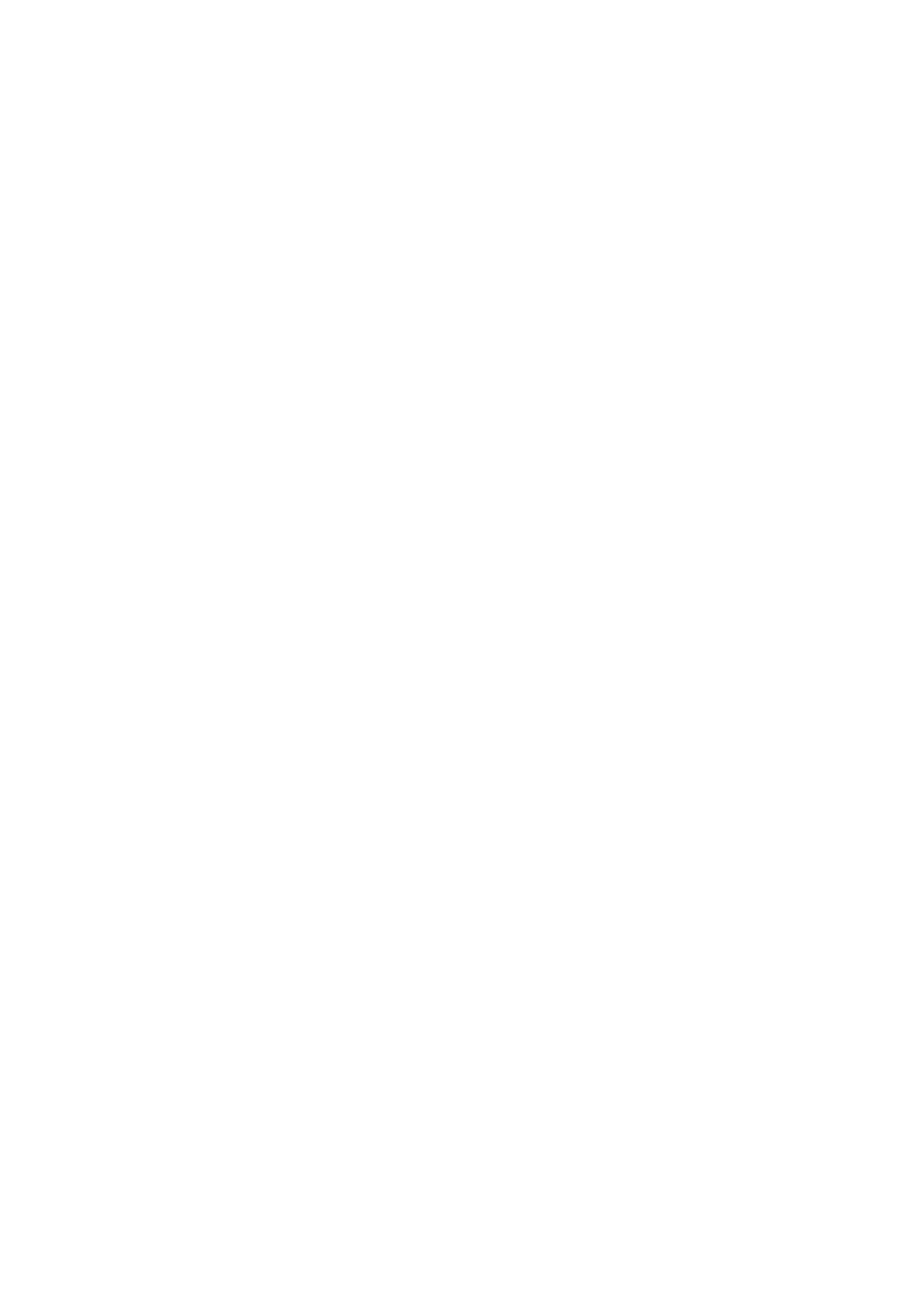# **Run on after death of disabled person F6041 - F6999**

#### F6041 Where

**1.** a claimant, who is providing regular and substantial care, is awarded a carer element **and**

**2.** the severely disabled person, in respect of whom that care is provided, dies

the carer element award will continue in payment until the end of the second assessment period following the assessment period in which the death occured $^{\rm 1}$ .

1 UC Regs, reg 37

#### **Example 1**

Amy is entitled to UC, which includes the carer element, for an assessment period that runs from the 10th of each month. The person she is caring for dies on 12.08.13. the carer element is included in the UC award up to and including 09.11.13.

#### **Example 2**

Max lives with his wife Amy and they are both entitled to CA. They each satisfy the conditions for the award of a carer element. At the time of the UC claim, on 5.11.13, the standard allowance is £493.95 pcm and the rate of carer element is £148.61 pcm. Their maximum amount in respect of each assessment period is £791.17 pcm (£493.95 + £148.61 + £148.61). Max dies on 10.1.14, Amy continues to receive the couple standard allowance and two carer elements, £791.17, until 4.4.14 when the UC claim terminates. Amy will be entitled to UC as a single person without having to submit a claim $^1\!$ 

1 UC, PIP, JSA & ESA (C&P) Regs, reg 9(10)

F6042 Where a new claim to UC is made by a carer and

#### 1. CA is in payment **and**

2. the severely disabled person, in respect of whom the care was provided, died before the claim to UC was made

the carer will be entitled to the carer element for any AP where the CA is still in payment on the last day of that AP<sup>1</sup>